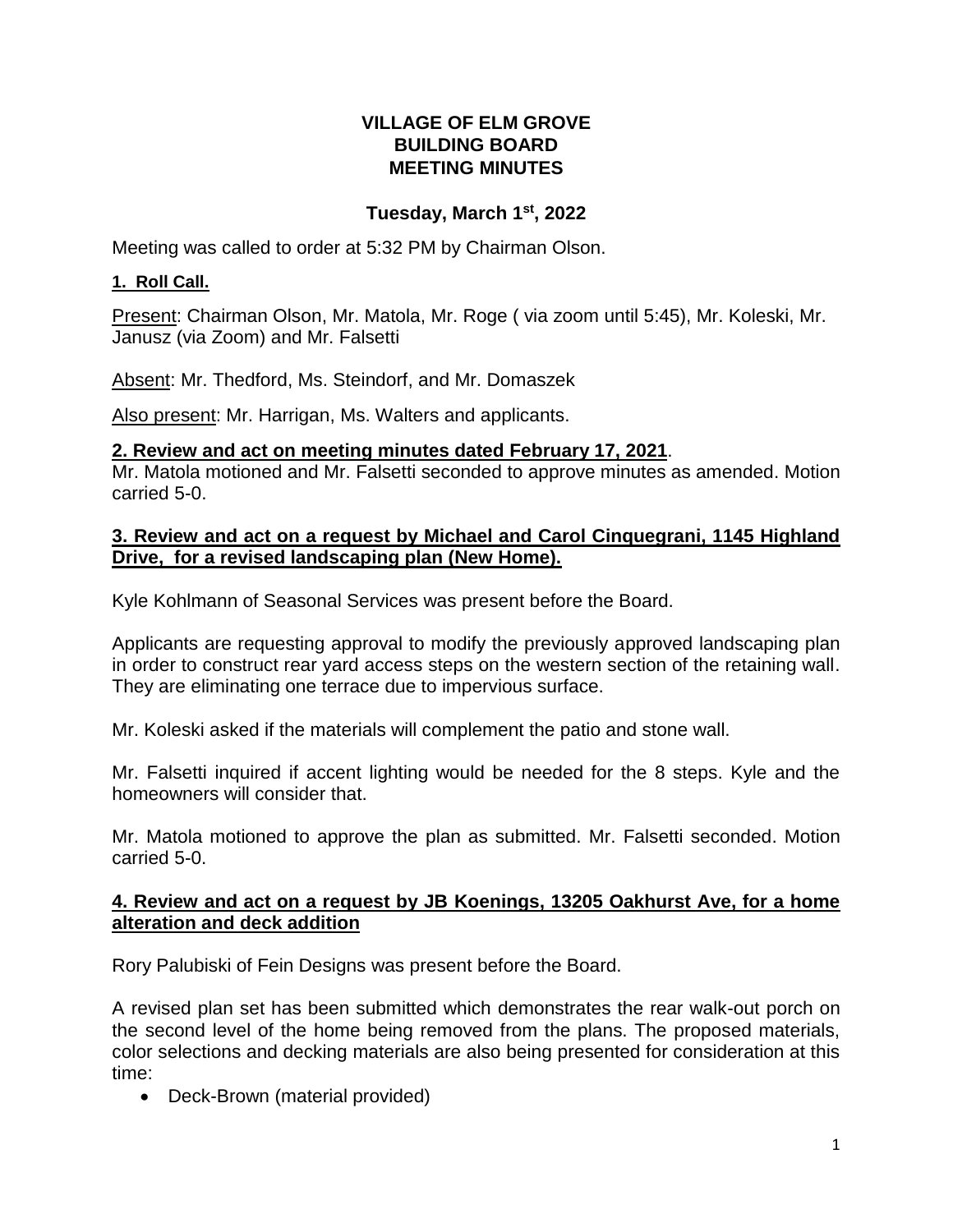- Railing-black aluminum
- Siding-Iron ore
- Shingles-Pewter
- Gutters=Black
- Windows-black

Mr. Matola motioned to approve the plan as submitted. Mr. Falsetti seconded. Motion carried 5-0.

### **5. Review and act on a request by Nick and Brenda Rivecca, 2105 Cloverhill Road, for a home addition.**

Matt with Bartelt remodeling and Brenda Rivecca were present before the board.

Applicants are requesting approval to construct a sunroom addition on the rear of the home. With the new addition, the total impervious surfacing on the property would equal 21.6% (30% Maximum).

Mr. Roge arrived at 5:45 P.M.

All new windows will match 6 over 1 style of double hung. Chairman Olson asked about the fireplace added outside.

It's a part of a seating area outside. There is an existing lannon stone chimney that penetrates through the roof.

Chairman Olson feels the proportions of the new fireplace seem off. The look of the proposed chimney is inconsistent with the period of the existing home.

There was discussion of changes and options.

Mr. Matola motioned to conditionally approve the plan as submitted with the understanding the fireplace will come back at a future meeting with revisions. Mr. Falsetti seconded. Motion carried 6-0.

Mr. Falsetti left the meeting at 6:06PM

#### **6. Review and act on a request by Lauri Reinders, 1005 Katherine Drive, for a home addition, alteration and accessory structure.**

Ms. Reinders was present before the board.

Applicant is requesting approval to construct a breakfast room addition to the rear of the home. On the front (east) elevation of the home, a curved canopy and handrails are proposed for the guest entry. Also, a new shed is proposed to be located in the southwest corner of the yard. The canopy and railings fit in with the house style.